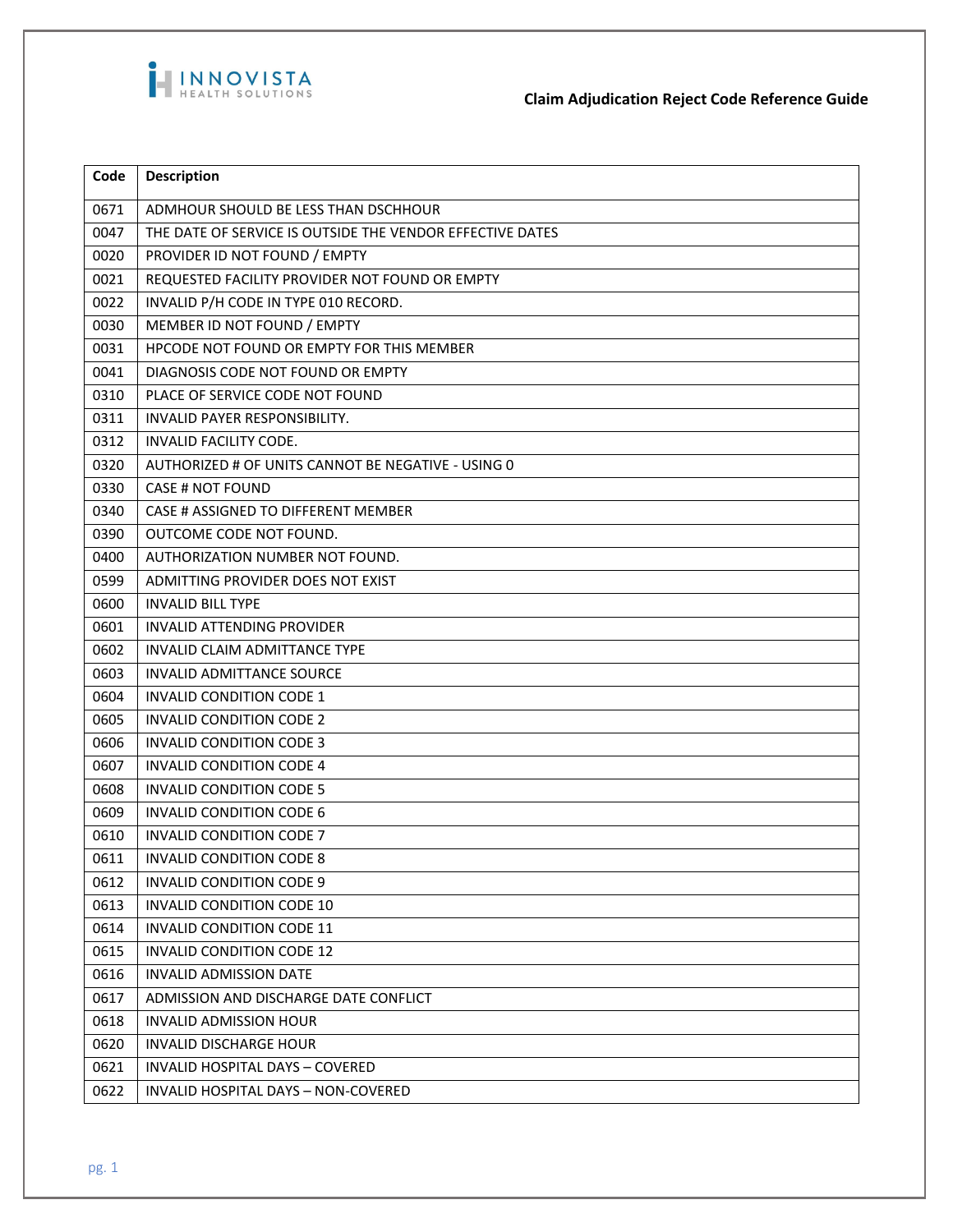

| 0623 | INVALID HOSPITAL DAYS - CO-INSURANCE                   |
|------|--------------------------------------------------------|
| 0624 | INVALID HOSPITAL DAYS - LIFETIME RESERVE               |
| 0625 | INVALID CONSULTING PROVIDER 1                          |
| 0626 | <b>INVALID CONSULTING PROVIDER 2</b>                   |
| 0627 | <b>INVALID BILL SUBMISSION DATE</b>                    |
| 0628 | <b>INVALID ADMITTING DIAGNOSIS</b>                     |
| 0629 | <b>INVALID E-CODE</b>                                  |
| 0630 | INVALID OR MISSING RELEASE OF INFO. IND. - PRIMARY     |
| 0631 | INVALID RELEASE OF INFO. IND. - SECONDARY              |
| 0632 | INVALID RELEASE OF INFO. IND. - TERTIARY               |
| 0633 | INVALID OR MISSING ASSIGNMENT OF BENEFIT - PRIMARY     |
| 0634 | INVALID ASSIGNMENT OF BENEFIT - SECONDARY              |
| 0635 | INVALID ASSIGNMENT OF BENEFIT - TERTIARY               |
| 0636 | INVALID PRIOR PAYMENT - PRIMARY                        |
| 0637 | INVALID PRIOR PAYMENT - SECONDARY                      |
| 0638 | INVALID PRIOR PAYMENT - TERTIARY                       |
| 0639 | <b>INVALID PRIOR PAYMENT - DUE FROM PATIENT</b>        |
| 0640 | INVALID EST. AMOUNT DUE - PRIMARY                      |
| 0641 | INVALID EST. AMOUNT DUE - SECONDARY                    |
| 0642 | INVALID EST. AMOUNT DUE - TERTIARY                     |
| 0643 | INVALID EST. AMOUNT DUE - DUE FROM PATIENT             |
| 0644 | DRG OUTLIER AMOUNT                                     |
| 0645 | <b>MEDICARE PAID AMOUNT</b>                            |
| 0646 | MEDICARE 100% PAID AMOUNT                              |
| 0647 | MEDICARE 80% PAID AMOUNT                               |
| 0648 | MEDICARE A TRUST FUND PAID AMOUNT                      |
| 0649 | MEDICARE B TRUST FUND PAID AMOUNT                      |
| 0650 | COB TOTAL NON-COVERED AMOUNT                           |
| 0651 | COB TOTAL DENIED AMOUNT                                |
| 0652 | EOB INDICATOR ACCEPTS ONLY 0 OR 1                      |
| 0800 | INVALID OR MISSING STATEMENT FROM DATE.                |
| 0801 | INVALID OR MISSING STATEMENT TO DATE.                  |
| 0811 | INVALID PATIENT'S RELATIONSHIP TO INSURED - PRIMARY.   |
| 0812 | INVALID PATIENT'S RELATIONSHIP TO INSURED - SECONDARY. |
| 0813 | INVALID PATIENT'S RELATIONSHIP TO INSURED - TERTIARY.  |
| 0821 | INVALID EMPLOYMENT STATUS - PRIMARY.                   |
| 0822 | INVALID EMPLOYMENT STATUS - SECONDARY.                 |
| 0823 | INVALID EMPLOYMENT STATUS - TERTIARY.                  |
| 2000 | <b>INVALID SERVICE CODE</b>                            |
| 2100 | INVALID MODIFIER CODE 1                                |
| 2300 | NOT A VALID BILLED DECIMAL                             |
| 2400 | <b>QUANTITY IS NOT VALID</b>                           |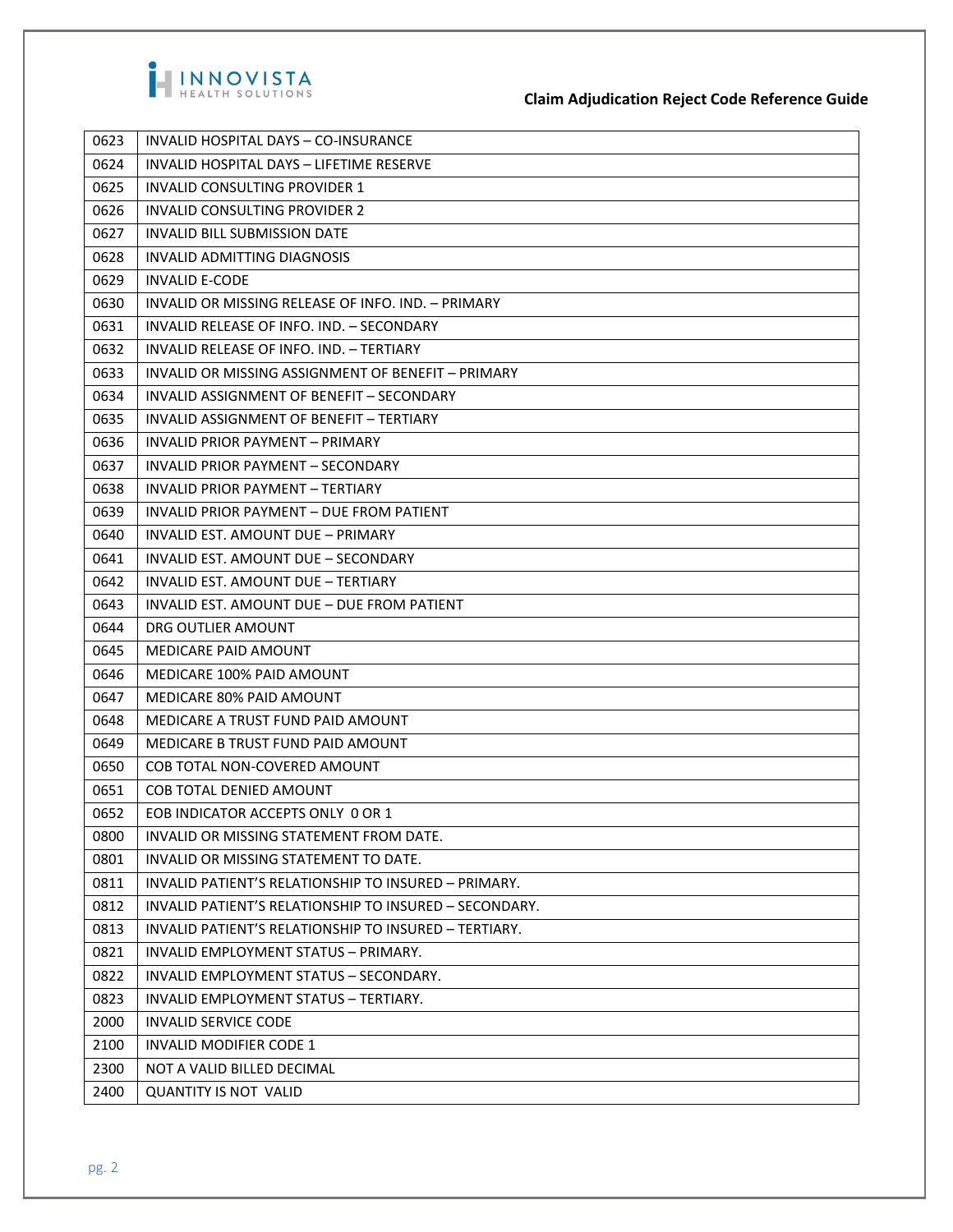

| 3100 | INVALID DIAGNOSIS CODE POINTER 1      |
|------|---------------------------------------|
| 3900 | INVALID ANESTHESIA START TIME         |
| 4000 | <b>INVALID FROM DATE</b>              |
| 4100 | <b>INVALID TO DATE</b>                |
| 4400 | <b>INVALID HOSPITAL SERVICE CODE</b>  |
| 4600 | <b>INVALID MODIFIER CODE 2</b>        |
| 4700 | INVALID MODIFIER CODE 3               |
| 4800 | INVALID MODIFIER CODE 4               |
| 4900 | NOT A VALID EMERGENCY CODE            |
| 5001 | INVALID OR MISSING PROCEDURE CODE 1.  |
| 5002 | INVALID OR MISSING PROCEDURE CODE 2.  |
| 5003 | INVALID OR MISSING PROCEDURE CODE 3.  |
| 5004 | INVALID OR MISSING PROCEDURE CODE 4.  |
| 5005 | INVALID OR MISSING PROCEDURE CODE 5.  |
| 5006 | INVALID OR MISSING PROCEDURE CODE 6.  |
| 5007 | INVALID OR MISSING PROCEDURE CODE 7.  |
| 5008 | INVALID OR MISSING PROCEDURE CODE 8.  |
| 5009 | INVALID OR MISSING PROCEDURE CODE 9.  |
| 5010 | INVALID OR MISSING PROCEDURE CODE 10. |
| 5011 | INVALID OR MISSING PROCEDURE CODE 11. |
| 5012 | INVALID OR MISSING PROCEDURE CODE 12. |
| 5013 | INVALID OR MISSING PROCEDURE CODE 13. |
| 5101 | INVALID OR MISSING PROCEDURE DATE 1.  |
| 5102 | INVALID OR MISSING PROCEDURE DATE 2.  |
| 5103 | INVALID OR MISSING PROCEDURE DATE 3.  |
| 5104 | INVALID OR MISSING PROCEDURE DATE 4.  |
| 5105 | INVALID OR MISSING PROCEDURE DATE 5.  |
| 5106 | INVALID OR MISSING PROCEDURE DATE 6.  |
| 5107 | INVALID OR MISSING PROCEDURE DATE 7.  |
| 5108 | INVALID OR MISSING PROCEDURE DATE 8.  |
| 5109 | INVALID OR MISSING PROCEDURE DATE 9.  |
| 5110 | INVALID OR MISSING PROCEDURE DATE 10. |
| 5111 | INVALID OR MISSING PROCEDURE DATE 11. |
| 5112 | INVALID OR MISSING PROCEDURE DATE 12. |
| 5113 | INVALID OR MISSING PROCEDURE DATE 13. |
| 5201 | INVALID OR MISSING OCCURRENCE CODE 1. |
| 5202 | INVALID OR MISSING OCCURRENCE CODE 2. |
| 5203 | INVALID OR MISSING OCCURRENCE CODE 3. |
| 5204 | INVALID OR MISSING OCCURRENCE CODE 4. |
| 5205 | INVALID OR MISSING OCCURRENCE CODE 5. |
| 5206 | INVALID OR MISSING OCCURRENCE CODE 6. |
| 5207 | INVALID OR MISSING OCCURRENCE CODE 7. |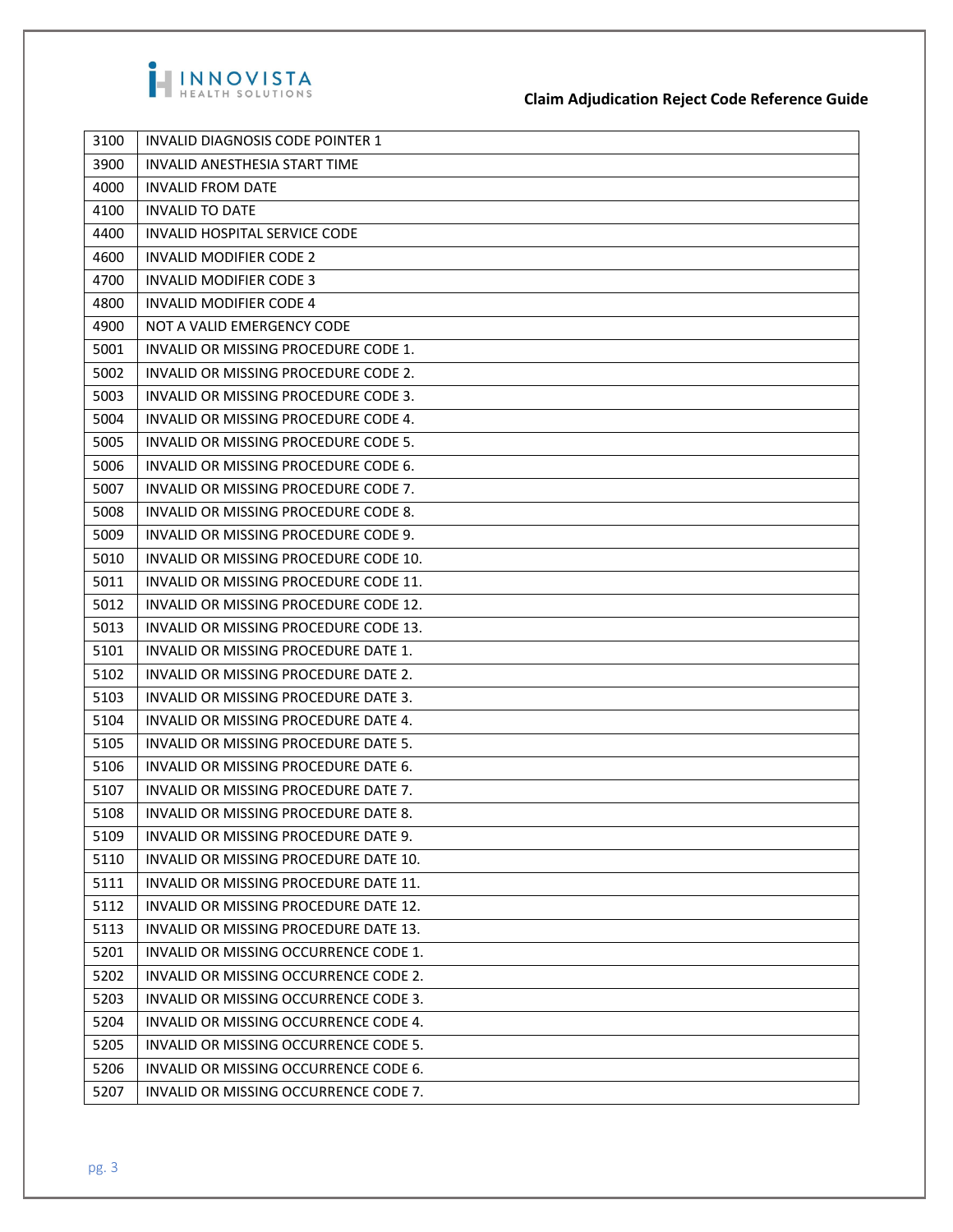

| 5208 | INVALID OR MISSING OCCURRENCE CODE 8.            |
|------|--------------------------------------------------|
| 5209 | INVALID OR MISSING OCCURRENCE CODE 9.            |
| 5210 | INVALID OR MISSING OCCURRENCE CODE 10.           |
| 5211 | INVALID OR MISSING OCCURRENCE CODE 11.           |
| 5212 | INVALID OR MISSING OCCURRENCE CODE 12.           |
| 5301 | INVALID OR MISSING OCCURRENCE DATE 1.            |
| 5302 | INVALID OR MISSING OCCURRENCE DATE 2.            |
| 5303 | INVALID OR MISSING OCCURRENCE DATE 3.            |
| 5304 | INVALID OR MISSING OCCURRENCE DATE 4.            |
| 5305 | INVALID OR MISSING OCCURRENCE DATE 5.            |
| 5306 | INVALID OR MISSING OCCURRENCE DATE 6.            |
| 5307 | INVALID OR MISSING OCCURRENCE DATE 7.            |
| 5308 | INVALID OR MISSING OCCURRENCE DATE 8.            |
| 5309 | INVALID OR MISSING OCCURRENCE DATE 9.            |
| 5311 | INVALID OR MISSING OCCURRENCE DATE 11.           |
| 5312 | INVALID OR MISSING OCCURRENCE DATE 12.           |
| 5401 | INVALID OR MISSING OCCURRENCE SPAN CODE 1.       |
| 5402 | INVALID OR MISSING OCCURRENCE SPAN CODE 2.       |
| 5403 | INVALID OR MISSING OCCURRENCE SPAN CODE 3.       |
| 5404 | INVALID OR MISSING OCCURRENCE SPAN CODE 4.       |
| 5405 | INVALID OR MISSING OCCURRENCE SPAN CODE 5.       |
| 5406 | INVALID OR MISSING OCCURRENCE SPAN CODE 6.       |
| 5407 | INVALID OR MISSING OCCURRENCE SPAN CODE 7.       |
| 5408 | INVALID OR MISSING OCCURRENCE SPAN CODE 8.       |
| 5409 | INVALID OR MISSING OCCURRENCE SPAN CODE 9.       |
| 5410 | INVALID OR MISSING OCCURRENCE SPAN CODE 10.      |
| 5411 | INVALID OR MISSING OCCURRENCE SPAN CODE 11.      |
| 5412 | INVALID OR MISSING OCCURRENCE SPAN CODE 12.      |
| 5501 | INVALID OR MISSING OCCURRENCE SPAN DATE FROM 1.  |
| 5502 | INVALID OR MISSING OCCURRENCE SPAN DATE FROM 2.  |
| 5503 | INVALID OR MISSING OCCURRENCE SPAN DATE FROM 3.  |
| 5504 | INVALID OR MISSING OCCURRENCE SPAN DATE FROM 4.  |
| 5505 | INVALID OR MISSING OCCURRENCE SPAN DATE FROM 5.  |
| 5506 | INVALID OR MISSING OCCURRENCE SPAN DATE FROM 6.  |
| 5507 | INVALID OR MISSING OCCURRENCE SPAN DATE FROM 7.  |
| 5508 | INVALID OR MISSING OCCURRENCE SPAN DATE FROM 8.  |
| 5509 | INVALID OR MISSING OCCURRENCE SPAN DATE FROM 9.  |
| 5510 | INVALID OR MISSING OCCURRENCE SPAN DATE FROM 10. |
| 5511 | INVALID OR MISSING OCCURRENCE SPAN DATE FROM 11. |
| 5512 | INVALID OR MISSING OCCURRENCE SPAN DATE FROM 12. |
| 5601 | INVALID OR MISSING OCCURRENCE SPAN DATE TO 1.    |
| 5602 | INVALID OR MISSING OCCURRENCE SPAN DATE TO 2.    |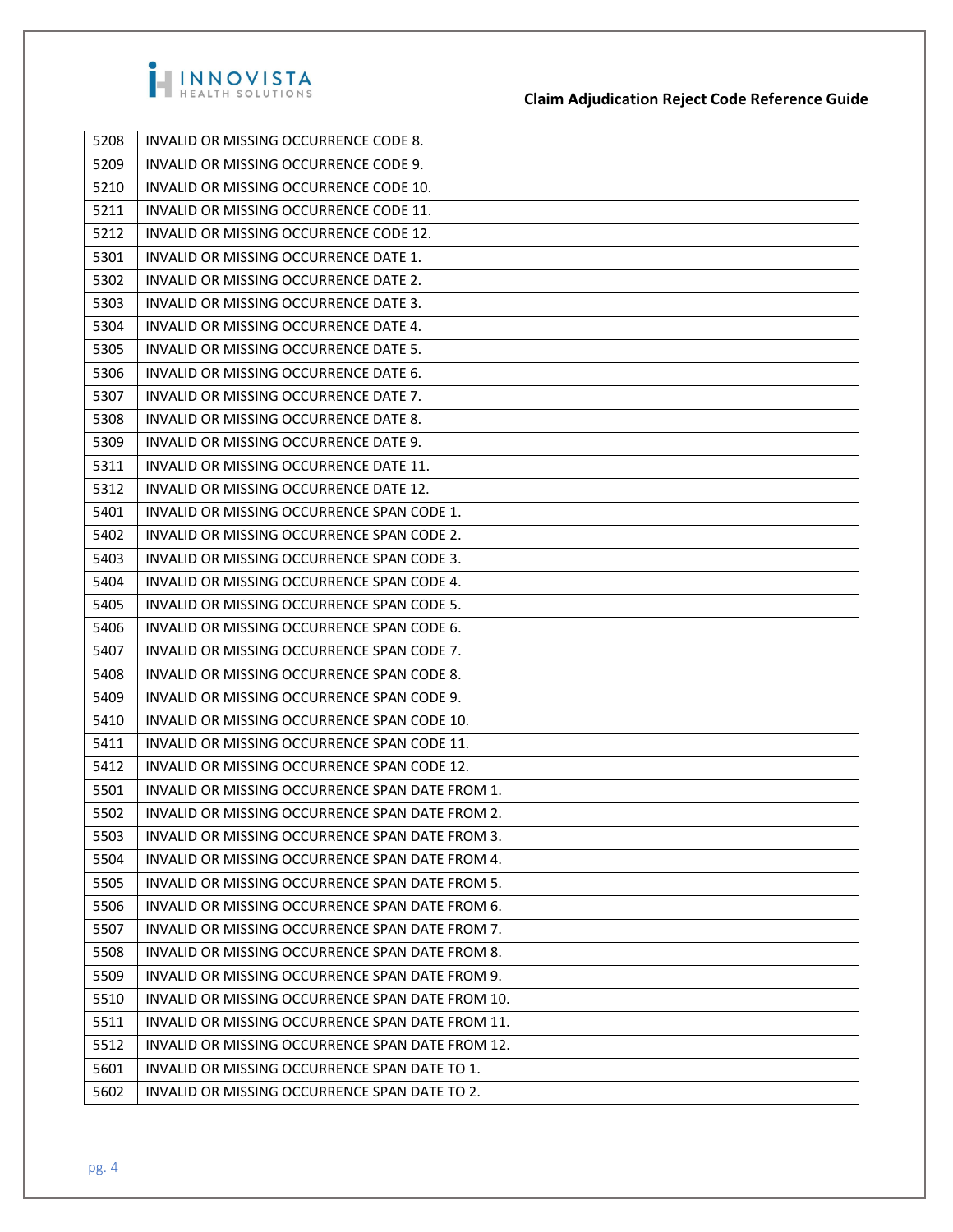

| 5603 | INVALID OR MISSING OCCURRENCE SPAN DATE TO 3.        |
|------|------------------------------------------------------|
| 5604 | INVALID OR MISSING OCCURRENCE SPAN DATE TO 4.        |
| 5605 | INVALID OR MISSING OCCURRENCE SPAN DATE TO 5.        |
| 5606 | INVALID OR MISSING OCCURRENCE SPAN DATE TO 6.        |
| 5607 | INVALID OR MISSING OCCURRENCE SPAN DATE TO 7.        |
| 5608 | INVALID OR MISSING OCCURRENCE SPAN DATE TO 8.        |
| 5609 | INVALID OR MISSING OCCURRENCE SPAN DATE TO 9.        |
| 5610 | INVALID OR MISSING OCCURRENCE SPAN DATE TO 10.       |
| 5611 | INVALID OR MISSING OCCURRENCE SPAN DATE TO 11.       |
| 5612 | INVALID OR MISSING OCCURRENCE SPAN DATE TO 12.       |
| 5701 | INVALID OR MISSING VALUE CODE 1.                     |
| 5702 | INVALID OR MISSING VALUE CODE 2.                     |
| 5703 | INVALID OR MISSING VALUE CODE 3.                     |
| 5704 | INVALID OR MISSING VALUE CODE 4.                     |
| 5705 | INVALID OR MISSING VALUE CODE 5.                     |
| 5706 | INVALID OR MISSING VALUE CODE 6.                     |
| 5707 | INVALID OR MISSING VALUE CODE 7.                     |
| 5708 | INVALID OR MISSING VALUE CODE 8.                     |
| 5709 | INVALID OR MISSING VALUE CODE 9.                     |
| 5710 | INVALID OR MISSING VALUE CODE 10.                    |
| 5711 | INVALID OR MISSING VALUE CODE 11.                    |
| 5712 | INVALID OR MISSING VALUE CODE 12.                    |
| 5801 | INVALID OR MISSING VALUE AMOUNT 1.                   |
| 5802 | INVALID OR MISSING VALUE AMOUNT 2.                   |
| 5803 | INVALID OR MISSING VALUE AMOUNT 3.                   |
| 5804 | INVALID OR MISSING VALUE AMOUNT 4.                   |
| 5805 | INVALID OR MISSING VALUE AMOUNT 5.                   |
| 5806 | INVALID OR MISSING VALUE AMOUNT 6.                   |
| 5807 | INVALID OR MISSING VALUE AMOUNT 7.                   |
| 5808 | INVALID OR MISSING VALUE AMOUNT 8.                   |
| 5809 | INVALID OR MISSING VALUE AMOUNT 9.                   |
| 5810 | INVALID OR MISSING VALUE AMOUNT 10.                  |
| 5811 | INVALID OR MISSING VALUE AMOUNT 11.                  |
| 5812 | INVALID OR MISSING VALUE AMOUNT 12.                  |
| 0701 | INVALID REFERRING PROVIDER QUAL CODE                 |
| 0702 | INVALID REFERRING PROVIDER ID NUMBER                 |
| 0703 | INVALID SERVICE FACILITY LOCATION INFORMATION(32)- A |
| 0704 | INVALID BILLING PROVIDER INFORMATION                 |
| 0705 | INVALID PATIENT CONDITION - EMPLOYMENT               |
| 0706 | INVALID PATIENT CONDITION - AUTO ACCIDENT            |
| 0707 | INVALID PATIENT CONDITION - OTHER ACCIDENT           |
| 0708 | <b>INVALID STATE</b>                                 |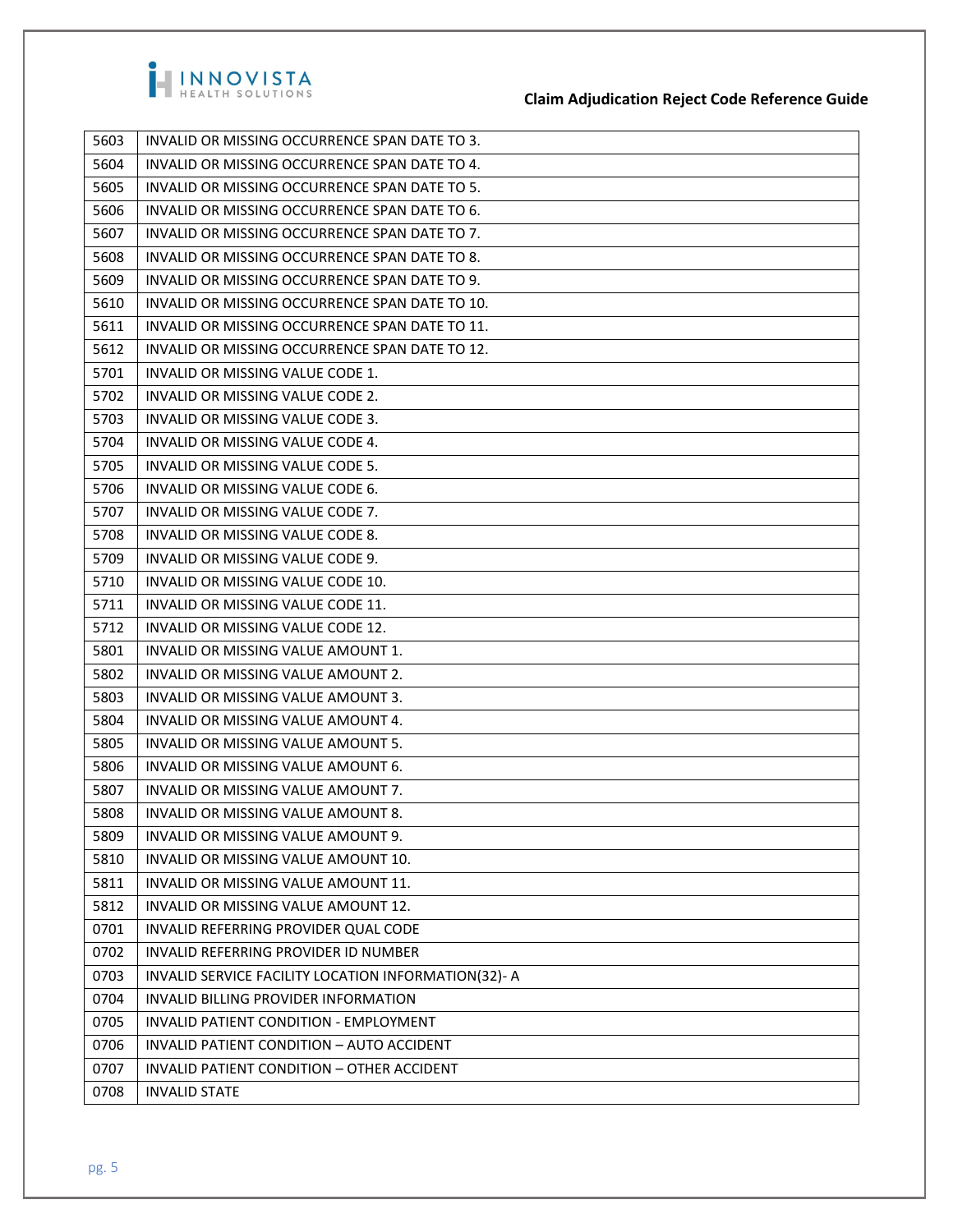

| 0709 | INVALID DATE OF CURRENT                                                                |
|------|----------------------------------------------------------------------------------------|
| 0710 | <b>INVALID SAMESIMILAR ILLNESS</b>                                                     |
| 0711 | INVALID UNABLE TO WORK FROMDATE                                                        |
| 0712 | INVALID UNABLE TO WORK TODATE                                                          |
| 0713 | INVALID HOSPITALIZED FROM DATE                                                         |
| 0714 | INVALID HOSPITALIZED TO DATE                                                           |
| 0715 | <b>INVALID OUTSIDE LAB - YES</b>                                                       |
| 0716 | INVALID ACCEPT ASSIGNMENT - YES                                                        |
| 0901 | <b>INVALID BILL TYPE</b>                                                               |
| 0902 | INVALID OTHER PROVIDER ID(a) - EZ-CAP ID                                               |
| 0903 | INVALID OTHER PROVIDER ID(b) - EZ-CAP ID                                               |
| 0904 | INVALID OTHER PROVIDER ID(c) - EZ-CAP ID                                               |
| 0905 | INVALID ATTENDING NPI QUAL CODE                                                        |
| 0906 | INVALID ATTENDING NPI ID - SEARCH ON QUAL CODE                                         |
| 0907 | INVALID OPERATING NPI QUAL CODE                                                        |
| 0908 | INVALID OPERATING NPI ID - SEARCH ON QUAL CODE                                         |
| 0909 | INVALID OPERATING ID - EZ-CAP ID                                                       |
| 0910 | INVALID OTHER ID 1 NPI QUAL CODE                                                       |
| 0911 | INVALID OTHER ID 1 NPI ID - SEARCH ON QUAL CODE                                        |
| 0912 | INVALID OTHER ID 2 NPI QUAL CODE                                                       |
| 0913 | INVALID OTHER ID 2 NPI ID - SEARCH ON QUAL CODE                                        |
| 0914 | INVALID OTHER ID - EZ-CAP ID                                                           |
| 0915 | INVALID PATIENT'S RELATION TO INSURED - PRIMARY                                        |
| 0916 | INVALID PATIENT'S RELATION TO INSURED - SECONDARY                                      |
| 0917 | INVALID PATIENT'S RELATION TO INSURED - TERTIARY                                       |
| 0918 | INVALID DX VERSION QUALIFIER -MUST BE -9 OR 0                                          |
| 0919 | INVALID PATIENT'S REASON FOR VISIT - A -VALIDATE AGAINST DIAG TABLE FOR VALID CODE     |
| 0920 | INVALID PATIENT'S REASON FOR VISIT – B -VALIDATE AGAINST DIAG TABLE FOR VALID CODE-    |
| 0921 | INVALID PATIENT'S REASON FOR VISIT - C -VALIDATE AGAINST DIAG TABLE FOR VALID CODE     |
| 0922 | INVALID EXTERNAL CAUSE OF INJURY CODE - A -VALIDATE AGAINST DIAG TABLE FOR VALID CODE  |
| 0923 | INVALID EXTERNAL CAUSE OF INJURY CODE - B - VALIDATE AGAINST DIAG TABLE FOR VALID CODE |
| 0924 | INVALID EXTERNAL CAUSE OF INJURY CODE - C - VALIDATE AGAINST DIAG TABLE FOR VALID CODE |
| 0925 | <b>INVALID ACCIDENT STATE</b>                                                          |
| 0926 | INVALID CREATION DATE- FORMAT YYYYMMDD                                                 |
| 0313 | PLACE OF SERVICE CODE NOT FOUND                                                        |
| 0032 | MEMBER INFO (DOB) INVALID (OR) EMPTY                                                   |
| 3101 | INVALID DIAGNOSIS REFERENCE NUMBER                                                     |
| 3901 | INVALID ANESTHESIA STOP TIME                                                           |
| 0999 | FIELD VALUE MISSING                                                                    |
| 9999 | <b>INVALID FIELD LENGTH</b>                                                            |
| 0314 | INVALID REFERRING PROVIDER ID                                                          |
| 4401 | H-SERVICE CODE NOT ALLOWED IN PROFESSIONAL CLAIM                                       |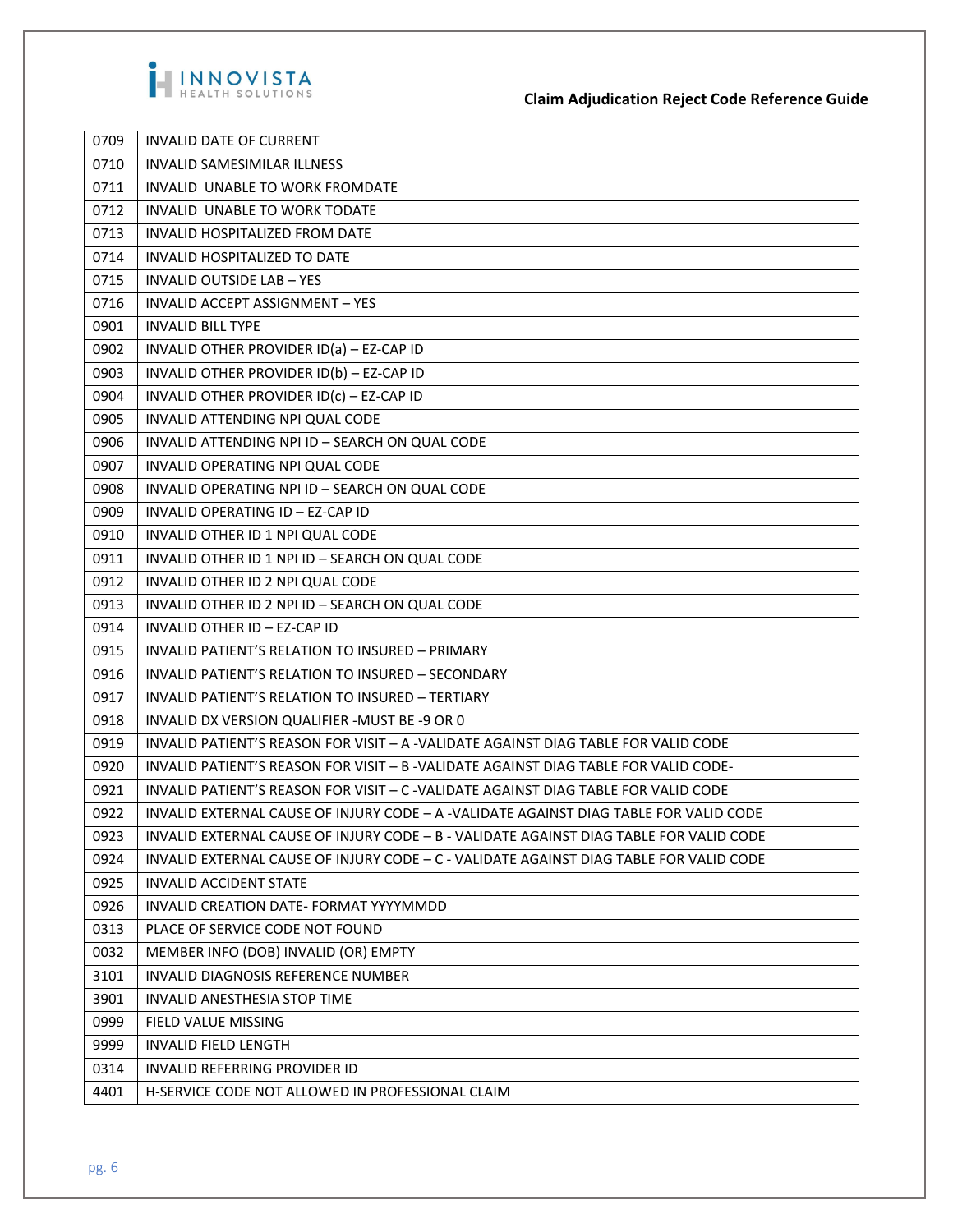

| 0033 | QUAL CODE NOT FOUND FOR PROVIDER ID.                                                   |
|------|----------------------------------------------------------------------------------------|
| 0034 | QUAL CODE NOT FOUND FOR REFERRING PROVIDER ID.                                         |
| 0035 | QUAL CODE NOT FOUND FOR FACILITY PROVIDER ID.                                          |
| 0036 | QUAL CODE NOT FOUND FOR OTHER PROVIDER ID.                                             |
| 0037 | OTHER PROVIDER ID NOT FOUND.                                                           |
| 0038 | INVALID REMITTANCE CODE AT CLAIM HEADER                                                |
| 0039 | QUAL CODE NOT FOUND FOR REFERRING PROVIDER NPI ID.                                     |
| 0040 | REFERRING PROVIDER NPI ID / OUTSIDE ID NOT FOUND FOR REFERRING QUAL CODE NPI.          |
| 0042 | REFERRING PROVIDER NPI ID NOT FOUND.                                                   |
| 0043 | REMITTANCE CODE DETAIL NOT FOUND                                                       |
| 0653 | QUAL CODE NOT FOUND FOR ATTENDING NPI PROVIDER ID.                                     |
| 0654 | INVALID ATTENDING NPI PROVIDER ID.                                                     |
| 0655 | INVALID EXTERNAL CAUSE OF INJURY CODE -B.                                              |
| 0656 | INVALID EXTERNAL CAUSE OF INJURY CODE -C.                                              |
| 0657 | QUAL CODE NOT FOUND FOR ADMITTIMG PROVIDER ID                                          |
| 0658 | QUAL CODE NOT FOUND FOR ADMITTIMG PROVIDER NPI ID                                      |
| 0659 | ADMITTING PROVIDER NPI ID / OUTSIDE ID NOT FOUND FOR ADMITTING PROVIDER NPI QUAL CODE. |
| 0660 | ADMITTING PROVIDER NPI ID NOT FOUND.                                                   |
| 0661 | QUAL CODE NOT FOUND FOR CONSULTING ID 1 NPI ID                                         |
| 0662 | CONSULTING ID 1 NPI ID / OUTSIDE ID NOT FOUND FOR CONSULTING ID 1 NPI QUAL CODE.       |
| 0663 | CONSULTING ID 1 NPI ID NOT FOUND.                                                      |
| 0664 | QUAL CODE NOT FOUND FOR CONSULTING ID 1                                                |
| 0665 | QUAL CODE NOT FOUND FOR CONSULTING ID 2 NPI ID                                         |
| 0666 | CONSULTING ID 2 NPI ID / OUTSIDE ID NOT FOUND FOR CONSULTING ID 2 NPI QUAL CODE.       |
| 0667 | NPI ID FOR CONSULTING ID 2 NOT FOUND.                                                  |
| 0668 | QUAL CODE NOT FOUND FOR CONSULTING ID 2                                                |
| 0669 | QUAL CODE NOT FOUND FOR ATTENDING PROVIDER ID.                                         |
| 0927 | CREATION DATE CANNOT BE LESSER THAN SERVICE DATE FROM.                                 |
| 0928 | CREATION DATE CANNOT BE LATER THAN CURRENT DATE.                                       |
| 0932 | INVALID OTHER ID 1 QUAL CODE                                                           |
| 0933 | INVALID OTHER ID 2 QUAL CODE                                                           |
| 0934 | INVALID OPERATING PROVID QUAL CODE                                                     |
| 0670 | ATTENDING NPI ID / OUTSIDE ID NOT FOUND FOR ATTENDING NPI QUAL CODE.                   |
| 0929 | OPERATING PROVIDER NPI ID/OUTSIDE ID NOT FOUND FOR QUAL CODE.                          |
| 0930 | OTHER PROVIDER ID / OUTSIDE ID NOT FOUND FOR OTHER PROVIDER QUAL CODE.                 |
| 0931 | OTHER PROVIDER2 NPI ID/OUTSIDE ID NOT FOUND FOR OTHER PROVIDER2 QUAL CODE.             |
| 0044 | VENDOR IS NOT CONFIGURED FOR THE PROVIDER                                              |
| 0717 | <b>INVALID MISCCHARGES1</b>                                                            |
| 0718 | <b>INVALID CHARGES</b>                                                                 |
| 5310 | INVALID OR MISSING OCCURRENCE DATE 10.                                                 |
| 0045 | VENDOR ID NOT FOUND / EMPTY                                                            |
| 8888 | POSSIBLE DUPLICATE PROVIDER                                                            |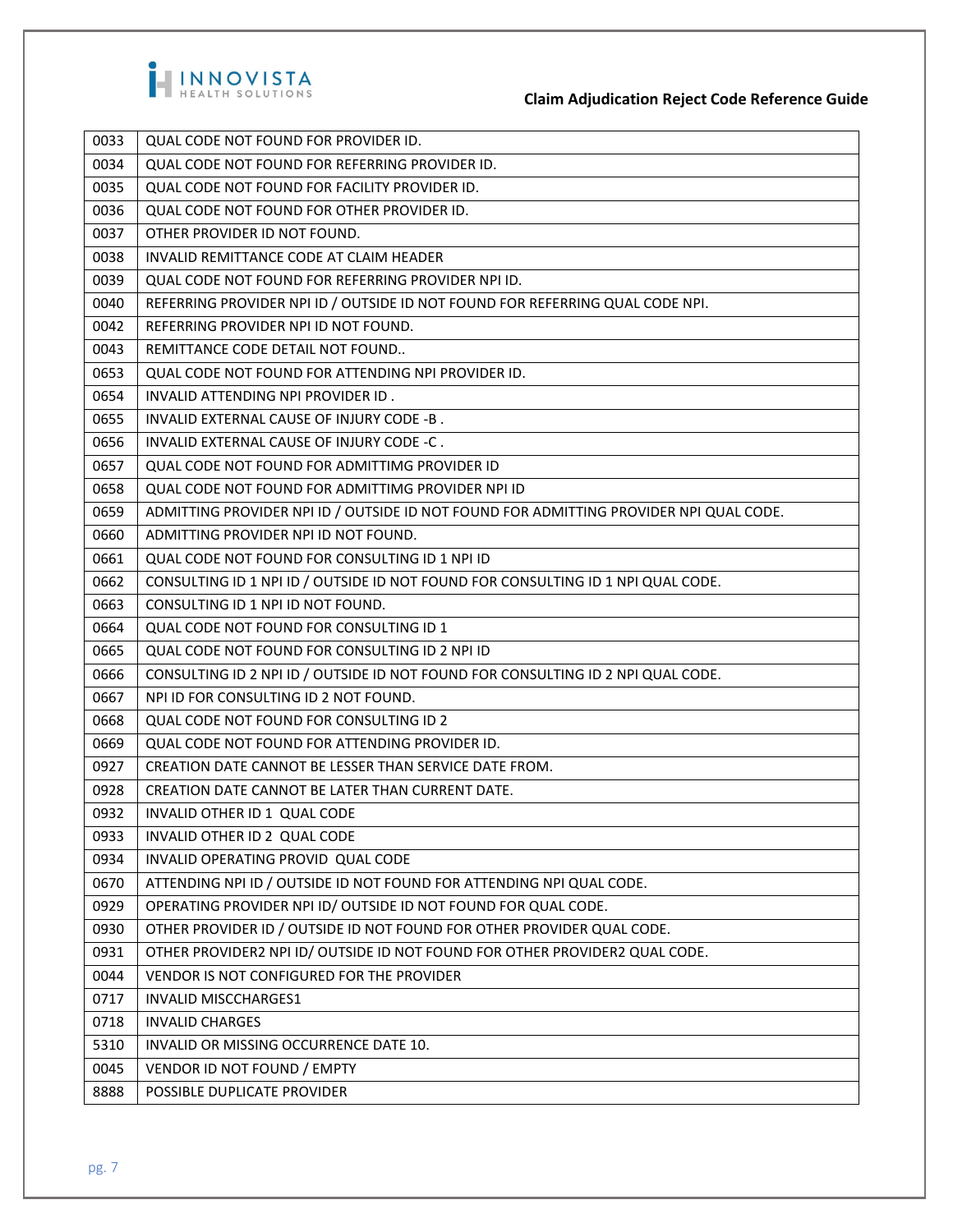

**Claim Adjudication Reject Code Reference Guide**

| 0048<br>FIELD MUST BE BLANK<br>0049<br><b>INVALID PCP ENCOUNTER</b><br>0050<br>INVALID # ENCOUNTERS (Y)<br>0051<br>INVALID # ENCOUNTERS (N)<br>PAID DATE SHOULD BE GREATER THAN RECEIVED DATE<br>0052<br>0053<br><b>INVALID DATE CLAIM RECEIVED</b><br>0054<br><b>INVALID DATE PAID</b><br>0055<br><b>INVALID BENEFIT OPTION</b><br>0056<br><b>INVALID ACCOUNT NUMBER</b><br>0057<br><b>INVALID SUB ACCOUNT NUMBER</b><br>0058<br><b>INVALID SPECIALTY</b><br>0059<br>INVALID PAYEE( MUST BE VENDOR, MEMBER OR SUBSCRIBER)<br>0060<br>MISSING CHECK NUMBER<br>0061<br>MISSING CHECK PREFIX<br>2401<br>INVALID ADJUSTMENT CODE OR GROUP CODE IN DETAIL LEVEL<br>2402<br>MISSING ADJUSTMENT CODE<br>2403<br><b>INVALID BUNDLER</b><br>2404<br>MISSING BUNDLER CODE<br>2405<br><b>INVALID BUNDLER TYPE</b><br>2406<br><b>MISSING BUNDLER TYPE</b><br>2407<br><b>INVALID ATTESTATION DATE</b><br>CANNOT HAVE ATTESTATION DATE WITHOUT PAID DATE<br>2408<br>2409<br><b>INVALID DATE PAID</b><br>2410<br><b>INVALID ATTESTATION DATE</b><br>2411<br><b>INVALID DATE PAID</b><br>0062<br><b>INVALID CHECK NO</b><br>2001<br><b>FROMDATE IS MORE THAN MANUALDATE</b><br>2002<br>TODATE IS MORE THAN MANUALDATE<br>0935<br>OTHER PROVIDER ID 2 / OUTSIDE ID NOT FOUND FOR OTHER PROVIDER QUAL CODE.<br>0719<br>INVALID SERVICE FACILITY LOCATION INFORMATION(32)- B<br>DIAGNOSIS POA CODE NOT FOUND OR EMPTY<br>5813<br>5814<br>INVALID ADMISSION DIAGNOSIS POA<br>5815<br><b>INVALID E-CODE POA</b><br>5816<br>INVALID EXTERNAL CAUSE OF INJURY CODE - B POA<br>5817<br>INVALID EXTERNAL CAUSE OF INJURY CODE - C POA<br>5818<br>INVALID PATIENT'S REASON FOR VISIT - A POA - VALIDATE AGAINST COMMON CODES TABLE FOR VALID CODE<br>5819<br>INVALID PATIENT'S REASON FOR VISIT - B POA - VALIDATE AGAINST COMMON CODES TABLE FOR VALID CODE<br>5820<br>INVALID PATIENT'S REASON FOR VISIT - C POA - VALIDATE AGAINST COMMON CODES TABLE FOR VALID CODE<br>0720<br>CHARGES TO MUST BE GREATER THAN OR EQUAL TO CHARGES FROM<br>0023<br>Total Time cannot exceed 2880<br>2412<br>INVALID # EPSDT (Y/N) | 0046 | INVALID OR MISSING DATEPAID_CLAIM(PAID DATE) |
|----------------------------------------------------------------------------------------------------------------------------------------------------------------------------------------------------------------------------------------------------------------------------------------------------------------------------------------------------------------------------------------------------------------------------------------------------------------------------------------------------------------------------------------------------------------------------------------------------------------------------------------------------------------------------------------------------------------------------------------------------------------------------------------------------------------------------------------------------------------------------------------------------------------------------------------------------------------------------------------------------------------------------------------------------------------------------------------------------------------------------------------------------------------------------------------------------------------------------------------------------------------------------------------------------------------------------------------------------------------------------------------------------------------------------------------------------------------------------------------------------------------------------------------------------------------------------------------------------------------------------------------------------------------------------------------------------------------------------------------------------------------------------------------------------------------------------------------------------------------------------------------------------------------------------------------------------------------------------------------------------------------------------------------------------------------------------------------------|------|----------------------------------------------|
|                                                                                                                                                                                                                                                                                                                                                                                                                                                                                                                                                                                                                                                                                                                                                                                                                                                                                                                                                                                                                                                                                                                                                                                                                                                                                                                                                                                                                                                                                                                                                                                                                                                                                                                                                                                                                                                                                                                                                                                                                                                                                              |      |                                              |
|                                                                                                                                                                                                                                                                                                                                                                                                                                                                                                                                                                                                                                                                                                                                                                                                                                                                                                                                                                                                                                                                                                                                                                                                                                                                                                                                                                                                                                                                                                                                                                                                                                                                                                                                                                                                                                                                                                                                                                                                                                                                                              |      |                                              |
|                                                                                                                                                                                                                                                                                                                                                                                                                                                                                                                                                                                                                                                                                                                                                                                                                                                                                                                                                                                                                                                                                                                                                                                                                                                                                                                                                                                                                                                                                                                                                                                                                                                                                                                                                                                                                                                                                                                                                                                                                                                                                              |      |                                              |
|                                                                                                                                                                                                                                                                                                                                                                                                                                                                                                                                                                                                                                                                                                                                                                                                                                                                                                                                                                                                                                                                                                                                                                                                                                                                                                                                                                                                                                                                                                                                                                                                                                                                                                                                                                                                                                                                                                                                                                                                                                                                                              |      |                                              |
|                                                                                                                                                                                                                                                                                                                                                                                                                                                                                                                                                                                                                                                                                                                                                                                                                                                                                                                                                                                                                                                                                                                                                                                                                                                                                                                                                                                                                                                                                                                                                                                                                                                                                                                                                                                                                                                                                                                                                                                                                                                                                              |      |                                              |
|                                                                                                                                                                                                                                                                                                                                                                                                                                                                                                                                                                                                                                                                                                                                                                                                                                                                                                                                                                                                                                                                                                                                                                                                                                                                                                                                                                                                                                                                                                                                                                                                                                                                                                                                                                                                                                                                                                                                                                                                                                                                                              |      |                                              |
|                                                                                                                                                                                                                                                                                                                                                                                                                                                                                                                                                                                                                                                                                                                                                                                                                                                                                                                                                                                                                                                                                                                                                                                                                                                                                                                                                                                                                                                                                                                                                                                                                                                                                                                                                                                                                                                                                                                                                                                                                                                                                              |      |                                              |
|                                                                                                                                                                                                                                                                                                                                                                                                                                                                                                                                                                                                                                                                                                                                                                                                                                                                                                                                                                                                                                                                                                                                                                                                                                                                                                                                                                                                                                                                                                                                                                                                                                                                                                                                                                                                                                                                                                                                                                                                                                                                                              |      |                                              |
|                                                                                                                                                                                                                                                                                                                                                                                                                                                                                                                                                                                                                                                                                                                                                                                                                                                                                                                                                                                                                                                                                                                                                                                                                                                                                                                                                                                                                                                                                                                                                                                                                                                                                                                                                                                                                                                                                                                                                                                                                                                                                              |      |                                              |
|                                                                                                                                                                                                                                                                                                                                                                                                                                                                                                                                                                                                                                                                                                                                                                                                                                                                                                                                                                                                                                                                                                                                                                                                                                                                                                                                                                                                                                                                                                                                                                                                                                                                                                                                                                                                                                                                                                                                                                                                                                                                                              |      |                                              |
|                                                                                                                                                                                                                                                                                                                                                                                                                                                                                                                                                                                                                                                                                                                                                                                                                                                                                                                                                                                                                                                                                                                                                                                                                                                                                                                                                                                                                                                                                                                                                                                                                                                                                                                                                                                                                                                                                                                                                                                                                                                                                              |      |                                              |
|                                                                                                                                                                                                                                                                                                                                                                                                                                                                                                                                                                                                                                                                                                                                                                                                                                                                                                                                                                                                                                                                                                                                                                                                                                                                                                                                                                                                                                                                                                                                                                                                                                                                                                                                                                                                                                                                                                                                                                                                                                                                                              |      |                                              |
|                                                                                                                                                                                                                                                                                                                                                                                                                                                                                                                                                                                                                                                                                                                                                                                                                                                                                                                                                                                                                                                                                                                                                                                                                                                                                                                                                                                                                                                                                                                                                                                                                                                                                                                                                                                                                                                                                                                                                                                                                                                                                              |      |                                              |
|                                                                                                                                                                                                                                                                                                                                                                                                                                                                                                                                                                                                                                                                                                                                                                                                                                                                                                                                                                                                                                                                                                                                                                                                                                                                                                                                                                                                                                                                                                                                                                                                                                                                                                                                                                                                                                                                                                                                                                                                                                                                                              |      |                                              |
|                                                                                                                                                                                                                                                                                                                                                                                                                                                                                                                                                                                                                                                                                                                                                                                                                                                                                                                                                                                                                                                                                                                                                                                                                                                                                                                                                                                                                                                                                                                                                                                                                                                                                                                                                                                                                                                                                                                                                                                                                                                                                              |      |                                              |
|                                                                                                                                                                                                                                                                                                                                                                                                                                                                                                                                                                                                                                                                                                                                                                                                                                                                                                                                                                                                                                                                                                                                                                                                                                                                                                                                                                                                                                                                                                                                                                                                                                                                                                                                                                                                                                                                                                                                                                                                                                                                                              |      |                                              |
|                                                                                                                                                                                                                                                                                                                                                                                                                                                                                                                                                                                                                                                                                                                                                                                                                                                                                                                                                                                                                                                                                                                                                                                                                                                                                                                                                                                                                                                                                                                                                                                                                                                                                                                                                                                                                                                                                                                                                                                                                                                                                              |      |                                              |
|                                                                                                                                                                                                                                                                                                                                                                                                                                                                                                                                                                                                                                                                                                                                                                                                                                                                                                                                                                                                                                                                                                                                                                                                                                                                                                                                                                                                                                                                                                                                                                                                                                                                                                                                                                                                                                                                                                                                                                                                                                                                                              |      |                                              |
|                                                                                                                                                                                                                                                                                                                                                                                                                                                                                                                                                                                                                                                                                                                                                                                                                                                                                                                                                                                                                                                                                                                                                                                                                                                                                                                                                                                                                                                                                                                                                                                                                                                                                                                                                                                                                                                                                                                                                                                                                                                                                              |      |                                              |
|                                                                                                                                                                                                                                                                                                                                                                                                                                                                                                                                                                                                                                                                                                                                                                                                                                                                                                                                                                                                                                                                                                                                                                                                                                                                                                                                                                                                                                                                                                                                                                                                                                                                                                                                                                                                                                                                                                                                                                                                                                                                                              |      |                                              |
|                                                                                                                                                                                                                                                                                                                                                                                                                                                                                                                                                                                                                                                                                                                                                                                                                                                                                                                                                                                                                                                                                                                                                                                                                                                                                                                                                                                                                                                                                                                                                                                                                                                                                                                                                                                                                                                                                                                                                                                                                                                                                              |      |                                              |
|                                                                                                                                                                                                                                                                                                                                                                                                                                                                                                                                                                                                                                                                                                                                                                                                                                                                                                                                                                                                                                                                                                                                                                                                                                                                                                                                                                                                                                                                                                                                                                                                                                                                                                                                                                                                                                                                                                                                                                                                                                                                                              |      |                                              |
|                                                                                                                                                                                                                                                                                                                                                                                                                                                                                                                                                                                                                                                                                                                                                                                                                                                                                                                                                                                                                                                                                                                                                                                                                                                                                                                                                                                                                                                                                                                                                                                                                                                                                                                                                                                                                                                                                                                                                                                                                                                                                              |      |                                              |
|                                                                                                                                                                                                                                                                                                                                                                                                                                                                                                                                                                                                                                                                                                                                                                                                                                                                                                                                                                                                                                                                                                                                                                                                                                                                                                                                                                                                                                                                                                                                                                                                                                                                                                                                                                                                                                                                                                                                                                                                                                                                                              |      |                                              |
|                                                                                                                                                                                                                                                                                                                                                                                                                                                                                                                                                                                                                                                                                                                                                                                                                                                                                                                                                                                                                                                                                                                                                                                                                                                                                                                                                                                                                                                                                                                                                                                                                                                                                                                                                                                                                                                                                                                                                                                                                                                                                              |      |                                              |
|                                                                                                                                                                                                                                                                                                                                                                                                                                                                                                                                                                                                                                                                                                                                                                                                                                                                                                                                                                                                                                                                                                                                                                                                                                                                                                                                                                                                                                                                                                                                                                                                                                                                                                                                                                                                                                                                                                                                                                                                                                                                                              |      |                                              |
|                                                                                                                                                                                                                                                                                                                                                                                                                                                                                                                                                                                                                                                                                                                                                                                                                                                                                                                                                                                                                                                                                                                                                                                                                                                                                                                                                                                                                                                                                                                                                                                                                                                                                                                                                                                                                                                                                                                                                                                                                                                                                              |      |                                              |
|                                                                                                                                                                                                                                                                                                                                                                                                                                                                                                                                                                                                                                                                                                                                                                                                                                                                                                                                                                                                                                                                                                                                                                                                                                                                                                                                                                                                                                                                                                                                                                                                                                                                                                                                                                                                                                                                                                                                                                                                                                                                                              |      |                                              |
|                                                                                                                                                                                                                                                                                                                                                                                                                                                                                                                                                                                                                                                                                                                                                                                                                                                                                                                                                                                                                                                                                                                                                                                                                                                                                                                                                                                                                                                                                                                                                                                                                                                                                                                                                                                                                                                                                                                                                                                                                                                                                              |      |                                              |
|                                                                                                                                                                                                                                                                                                                                                                                                                                                                                                                                                                                                                                                                                                                                                                                                                                                                                                                                                                                                                                                                                                                                                                                                                                                                                                                                                                                                                                                                                                                                                                                                                                                                                                                                                                                                                                                                                                                                                                                                                                                                                              |      |                                              |
|                                                                                                                                                                                                                                                                                                                                                                                                                                                                                                                                                                                                                                                                                                                                                                                                                                                                                                                                                                                                                                                                                                                                                                                                                                                                                                                                                                                                                                                                                                                                                                                                                                                                                                                                                                                                                                                                                                                                                                                                                                                                                              |      |                                              |
|                                                                                                                                                                                                                                                                                                                                                                                                                                                                                                                                                                                                                                                                                                                                                                                                                                                                                                                                                                                                                                                                                                                                                                                                                                                                                                                                                                                                                                                                                                                                                                                                                                                                                                                                                                                                                                                                                                                                                                                                                                                                                              |      |                                              |
|                                                                                                                                                                                                                                                                                                                                                                                                                                                                                                                                                                                                                                                                                                                                                                                                                                                                                                                                                                                                                                                                                                                                                                                                                                                                                                                                                                                                                                                                                                                                                                                                                                                                                                                                                                                                                                                                                                                                                                                                                                                                                              |      |                                              |
|                                                                                                                                                                                                                                                                                                                                                                                                                                                                                                                                                                                                                                                                                                                                                                                                                                                                                                                                                                                                                                                                                                                                                                                                                                                                                                                                                                                                                                                                                                                                                                                                                                                                                                                                                                                                                                                                                                                                                                                                                                                                                              |      |                                              |
|                                                                                                                                                                                                                                                                                                                                                                                                                                                                                                                                                                                                                                                                                                                                                                                                                                                                                                                                                                                                                                                                                                                                                                                                                                                                                                                                                                                                                                                                                                                                                                                                                                                                                                                                                                                                                                                                                                                                                                                                                                                                                              |      |                                              |
|                                                                                                                                                                                                                                                                                                                                                                                                                                                                                                                                                                                                                                                                                                                                                                                                                                                                                                                                                                                                                                                                                                                                                                                                                                                                                                                                                                                                                                                                                                                                                                                                                                                                                                                                                                                                                                                                                                                                                                                                                                                                                              |      |                                              |
|                                                                                                                                                                                                                                                                                                                                                                                                                                                                                                                                                                                                                                                                                                                                                                                                                                                                                                                                                                                                                                                                                                                                                                                                                                                                                                                                                                                                                                                                                                                                                                                                                                                                                                                                                                                                                                                                                                                                                                                                                                                                                              |      |                                              |
|                                                                                                                                                                                                                                                                                                                                                                                                                                                                                                                                                                                                                                                                                                                                                                                                                                                                                                                                                                                                                                                                                                                                                                                                                                                                                                                                                                                                                                                                                                                                                                                                                                                                                                                                                                                                                                                                                                                                                                                                                                                                                              |      |                                              |
|                                                                                                                                                                                                                                                                                                                                                                                                                                                                                                                                                                                                                                                                                                                                                                                                                                                                                                                                                                                                                                                                                                                                                                                                                                                                                                                                                                                                                                                                                                                                                                                                                                                                                                                                                                                                                                                                                                                                                                                                                                                                                              |      |                                              |
|                                                                                                                                                                                                                                                                                                                                                                                                                                                                                                                                                                                                                                                                                                                                                                                                                                                                                                                                                                                                                                                                                                                                                                                                                                                                                                                                                                                                                                                                                                                                                                                                                                                                                                                                                                                                                                                                                                                                                                                                                                                                                              |      |                                              |
|                                                                                                                                                                                                                                                                                                                                                                                                                                                                                                                                                                                                                                                                                                                                                                                                                                                                                                                                                                                                                                                                                                                                                                                                                                                                                                                                                                                                                                                                                                                                                                                                                                                                                                                                                                                                                                                                                                                                                                                                                                                                                              |      |                                              |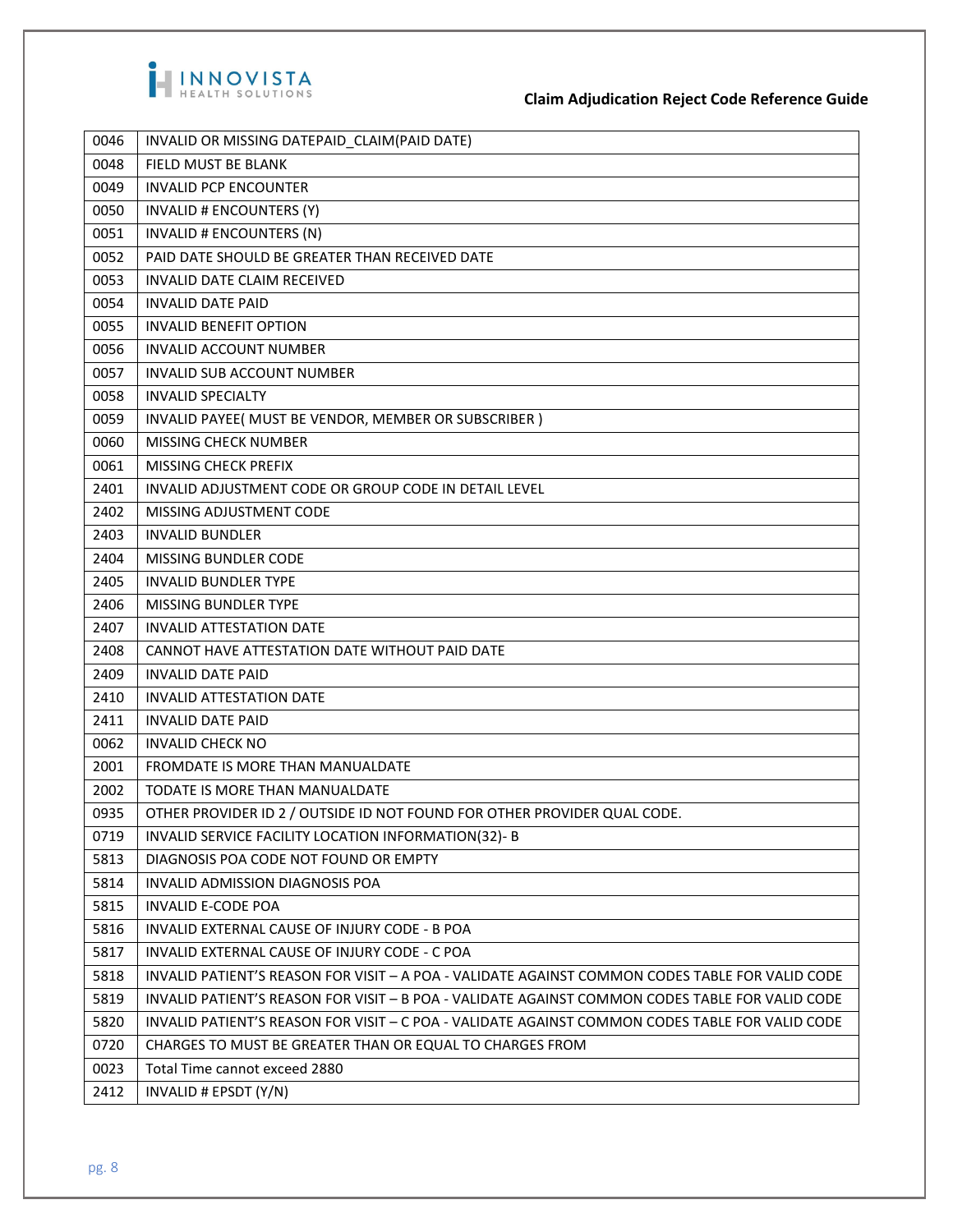

**Claim Adjudication Reject Code Reference Guide**

| 2413 | <b>INVALID NDC UNIT PRICE</b>                                                                             |
|------|-----------------------------------------------------------------------------------------------------------|
| 2414 | <b>INVALID NDC QUANTITY</b>                                                                               |
| 2415 | <b>INVALID NDC CODE</b>                                                                                   |
| 2416 | <b>INVALID DEDUCTIBLE</b>                                                                                 |
| 2417 | <b>INVALID COINSURANCE</b>                                                                                |
| 2418 | <b>INVALID ALLOWED</b>                                                                                    |
| 2419 | INVALID DIAGNOSIS CODE POINTER 2                                                                          |
| 2420 | INVALID DIAGNOSIS CODE POINTER 3                                                                          |
| 2421 | INVALID DIAGNOSIS CODE POINTER 4                                                                          |
| 0936 | <b>INVALID FREQUENCY CODE</b>                                                                             |
| 0721 | Invalid Transport Reason Code                                                                             |
| 0722 | <b>Invalid Transport Code</b>                                                                             |
| 0723 | <b>Invalid Patient Weight</b>                                                                             |
| 0724 | <b>Invalid Transport Distance</b>                                                                         |
| 0725 | Transport Code and Transport Reason Code are required                                                     |
| 0063 | Same Member is having two different Health plans                                                          |
| 2422 | ToDate/StopTime must be greater than or equal to FromDate/StartTime                                       |
| 0726 | Invalid Ambulance Drop-off Address Line1                                                                  |
| 0727 | Invalid Ambulance Drop-off City Name                                                                      |
| 0728 | Invalid Ambulance Pick-up Address Line1                                                                   |
| 0729 | Invalid Ambulance Pick-up City Name                                                                       |
| 2423 | INVALID OR MISSING TAXONOMY CODE                                                                          |
| 2424 | INVALID RENDERING PROVIDER ID                                                                             |
| 2425 | RENDERING PROVIDER ID / OUTSIDE ID NOT FOUND FOR RENDERING PROVIDER QUAL CODE                             |
| 2426 | THE RENDERING PROVIDER NPI IS NOT CONFIGURED FOR THE RENDERING PROVIDER                                   |
| 0672 | OTHER PROCEDURE CODE [%%] AND OTHER PROCEDURE DATE [%%] ARE REQUIRED                                      |
| 0064 | INVALID BILLING PROVIDER SECONDARY ID OUTSIDE ID                                                          |
| 7001 | AMBTransCode AND AMBTransReason Are Required                                                              |
| 7002 | <b>INVALID TOTAL CHARGES</b>                                                                              |
| 7003 | <b>INVALID AMOUNT PAID</b>                                                                                |
| 7004 | <b>INVALID ADJUSTMENT</b>                                                                                 |
| 5821 | Claims with ICD-9 Diagnosis Code cannot be submitted after <date field=""></date>                         |
| 5822 | Claims with ICD-9 Admitting Diagnosis Code cannot be submitted after <date field=""></date>               |
| 5823 | Claims with ICD-9 Patient's Reason for Visit Code 1 cannot be submitted after <date field=""></date>      |
| 5824 | Claims with ICD-9 Patient's Reason for Visit Code 2 cannot be submitted after <date field=""></date>      |
| 5825 | Claims with ICD-9 Patient's Reason for Visit Code 3 Code cannot be submitted after <date field=""></date> |
| 5826 | Claims with ICD-9 External Cause of Injury Code 1 cannot be submitted after <date field=""></date>        |
| 5827 | Claims with ICD-9 External Cause of Injury Code 2 cannot be submitted after <date field=""></date>        |
| 5828 | Claims with ICD-9 External Cause of Injury Code 3 cannot be submitted after <date field=""></date>        |
| 0937 | BOTH EFT TRACE # & CHECKNO ARE NOT ALLOWED AT A TIME                                                      |
| 0401 | INVALID ADJUSTMENT CODE OR GROUP CODE IN MASTER LEVEL                                                     |
| 2427 | Duplicate diag reference number 2                                                                         |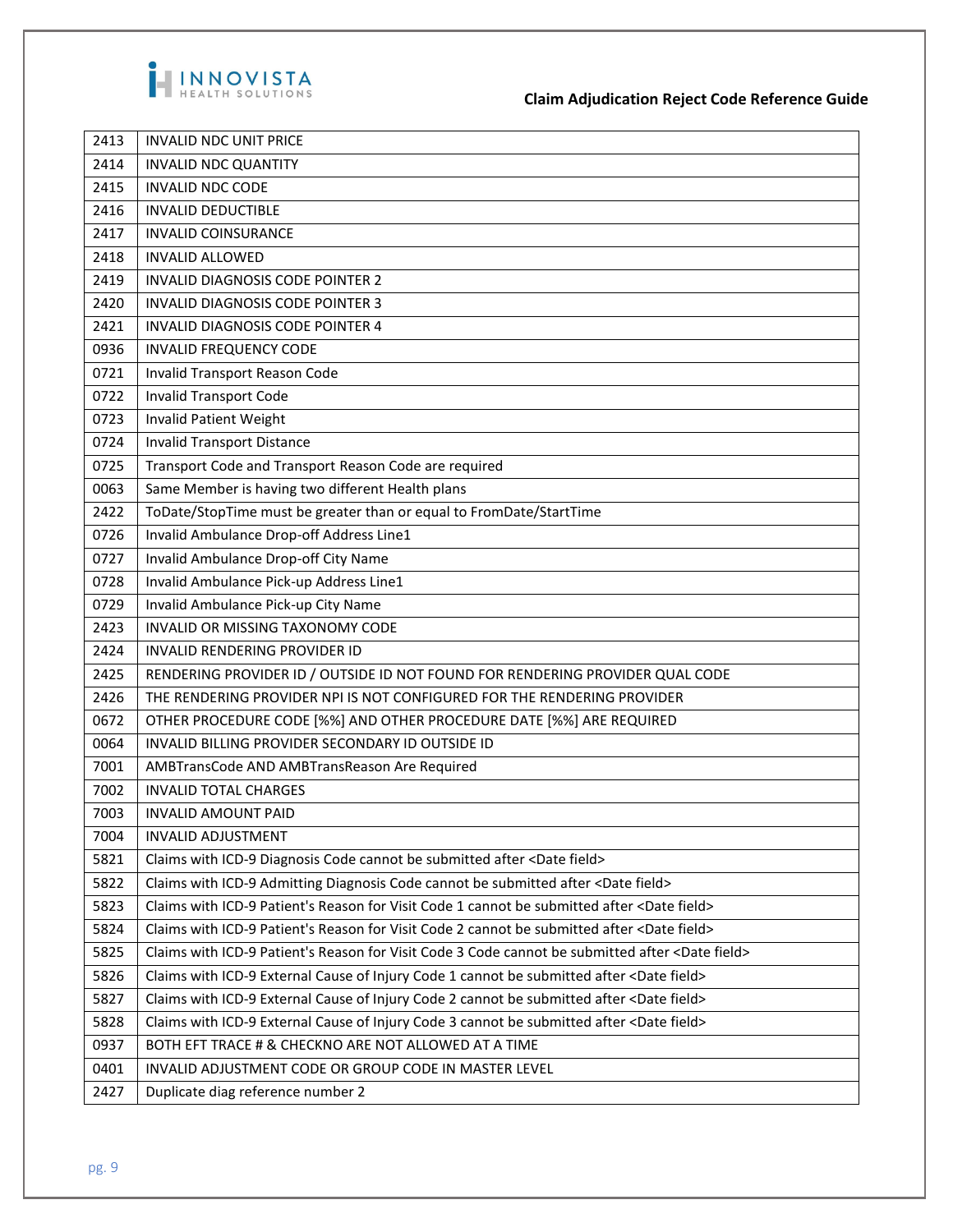

| 2428 | Duplicate diag reference number 3                                               |
|------|---------------------------------------------------------------------------------|
| 2429 | Duplicate diag reference number 4                                               |
| 2430 | Gaps between Diag reference number is not allowed                               |
| 0941 | OTHER PROVIDER NPI(a)/ OUTSIDE ID NOT FOUND FOR OTHER PROVIDER NPI(a) QUAL CODE |
| 0942 | OTHER PROVIDER NPI(b)/ OUTSIDE ID NOT FOUND FOR OTHER PROVIDER NPI(b) QUAL CODE |
| 0943 | OTHER PROVIDER NPI(c)/ OUTSIDE ID NOT FOUND FOR OTHER PROVIDER NPI(c) QUAL CODE |
| 2431 | <b>INVALID OOP</b>                                                              |
| QC02 | <b>HELD</b>                                                                     |
| QC03 | <b>DENIED</b>                                                                   |
| QC04 | CONTRACT PAYMENT WRITE OFF BALANCE                                              |
| QC05 | <b>CAPITATED SERVICE</b>                                                        |
| QC06 | NOT A COVERED HMO BENEFIT                                                       |
| QC07 | PAID AT CONTRACTED PER DIEM                                                     |
| QC09 | DENIED-NO MEDICAL NECESSITY                                                     |
| QC20 | SERVICE/SUPPLY IN GLOBAL PROCEDURE                                              |
| QC21 | HMO LIABILITY IF A COVERED BENEFIT                                              |
| QC22 | INVALID CODE FOR YEAR BILLED                                                    |
| QC99 | PENALTY INTEREST PAYMENT                                                        |
| QC28 | PAID AT CONTRACTED GLOBAL CASE RATE                                             |
| QC32 | <b>GA- HMO LIABILITY ATTACH WAIVER</b>                                          |
| QC34 | DENIED MEMBER INELIGIBLE ON SERVICE DATE                                        |
| QC36 | IPA LIABILITY PAID BY HMO                                                       |
| QCVC | Voided Claim                                                                    |
| QC37 | DENIED NOT AUTHORIZED BY PCP                                                    |
| QC40 | DENIED SERVICE UNBUNDLED                                                        |
| QC43 | NOT GROUP APPROVED SUBMITTED TO HMO                                             |
| QC44 | ADJUSTMENT OF PRIOR PAYMENT                                                     |
| QC45 | INQUIRY- NO AUTH DISPOSITION                                                    |
| QC47 | IPA PAID AS SECONDARY                                                           |
| QC49 | DUPLICATE CLAIM LINE SUBMISSION                                                 |
| QC51 | ADJUSTMENT PROVIDER REFUND CHECK                                                |
| QC52 | DENIED - MEMBER TERMED WITH HUMANA                                              |
| QC54 | <b>REVIEW POP UP NOTES</b>                                                      |
| QC57 | <b>INVALID UNITS</b>                                                            |
| QC58 | <b>INVALID AGE</b>                                                              |
| QC59 | <b>INVALID SEX</b>                                                              |
| QC60 | <b>INVALID CLIA</b>                                                             |
| QC61 | REVIEW MULTIPLE COPAYS                                                          |
| QC66 | LATE FILING SUBMITTED AFTER 365 DAYS                                            |
| QC67 | ASSISTANT SURGEON REQUIRED CLAIM                                                |
| QC68 | HOLD TO ASSIGN/CHANGE PCP                                                       |
| QC70 | NGA CD BENEFIT                                                                  |